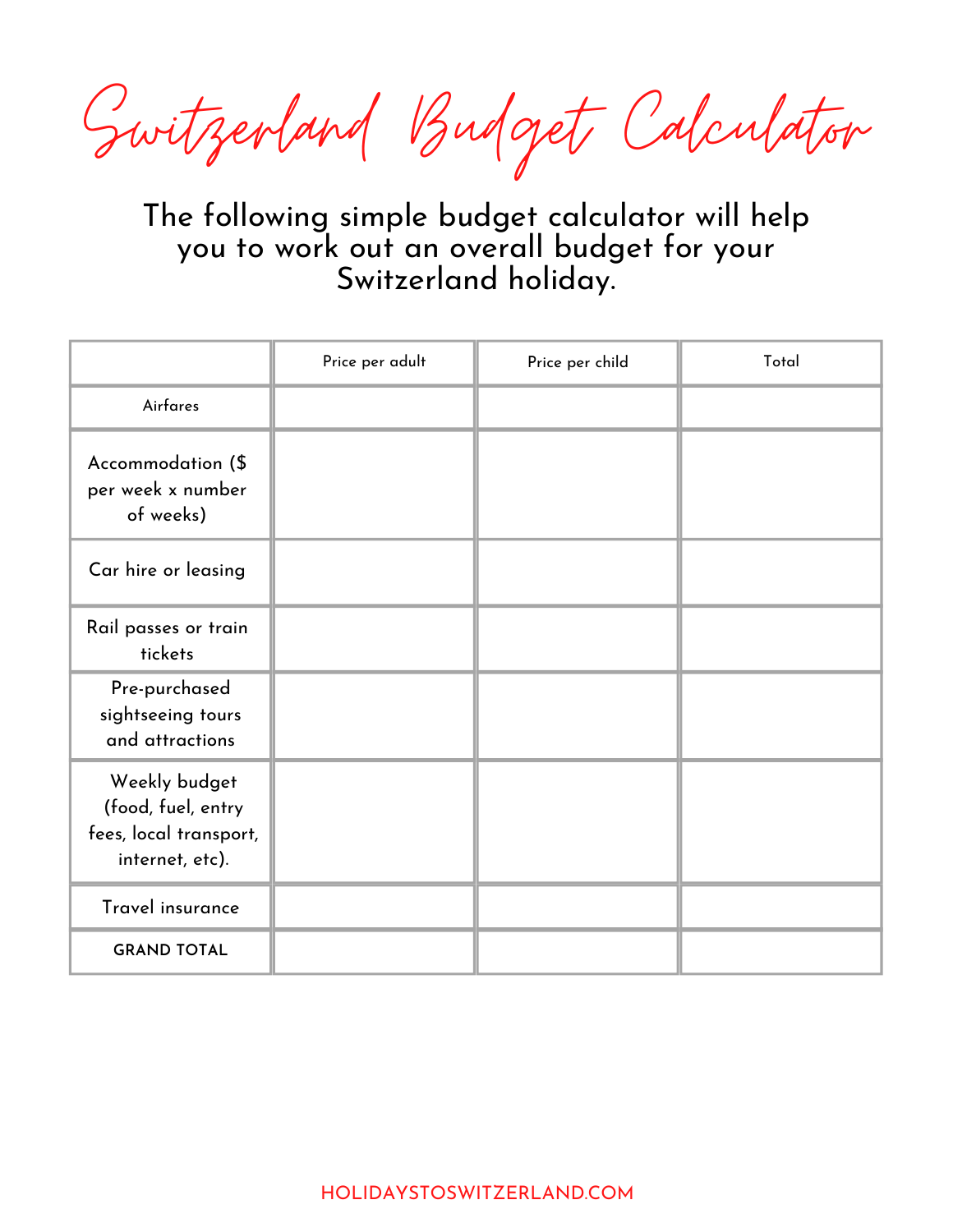To help with your budgeting, below you will find approximate prices for some of the major travel expenses you are likely to incur.

#### Accommodation

[3-star](https://www.booking.com/index.html?aid=927160) hotel – from CHF 250 per night (double room) [4-star](https://www.booking.com/index.html?aid=927160) hotel – from CHF 350 per night (double room) 1 bedroom holiday [apartment](https://www.booking.com/apartments/index.html?aid=927160) – from CHF 200 per night Private [twin/double](https://www.youthhostel.ch/en/) room in hostel – from CHF 190 per night including breakfast Mobile home in [camping](https://www.eurocamp.co.uk/destinations?awinaffid=192591&awc=3721_1551850838_e60d9fa055e7e801c800323b17ff122b) ground – from CHF 85 per night

(The above prices are approximate and will vary based on location, date of travel, etc.)

### Swiss Travel (Rail) Pass 2022 prices

| 3 consecutive days CHF 232 2nd class - CHF 369 1st class  |
|-----------------------------------------------------------|
| 4 consecutive days CHF 281 2nd class - CHF 447 1st class  |
| 6 consecutive days CHF 384 2nd class - CHF 610 1st class  |
| 8 consecutive days CHF 389 2nd class - CHF 617 1st class  |
| 15 consecutive days CHF 429 2nd class - CHF 675 1st class |

Click here for more [information](https://holidaystoswitzerland.com/recommends/swiss-travel-pass/) and to purchase

#### Swiss Travel Pass Flex 2022 prices

| 3 days in 1 month CHF 267 2nd class - CHF 424 1st class  |
|----------------------------------------------------------|
| 4 days in 1 month CHF 323 2nd class - CHF 514 1st class  |
| 6 days in 1 month CHF 359 2nd class - CHF 570 1st class  |
| 8 days in 1 month CHF 409 2nd class - CHF 649 1st class  |
| 15 days in 1 month CHF 449 2nd class - CHF 706 1st class |

Click here for more [information](https://holidaystoswitzerland.com/recommends/swiss-travel-pass-flex/) and to purchase

# Jungfrau Travel Pass 2022 prices

 days – CHF 190 days – CHF 215 days – CHF 250 days – CHF 270 days – CHF 290 days – CHF 310

Click here for more [information](https://holidaystoswitzerland.com/recommends/jungfrau-travel-pass/) and to purchase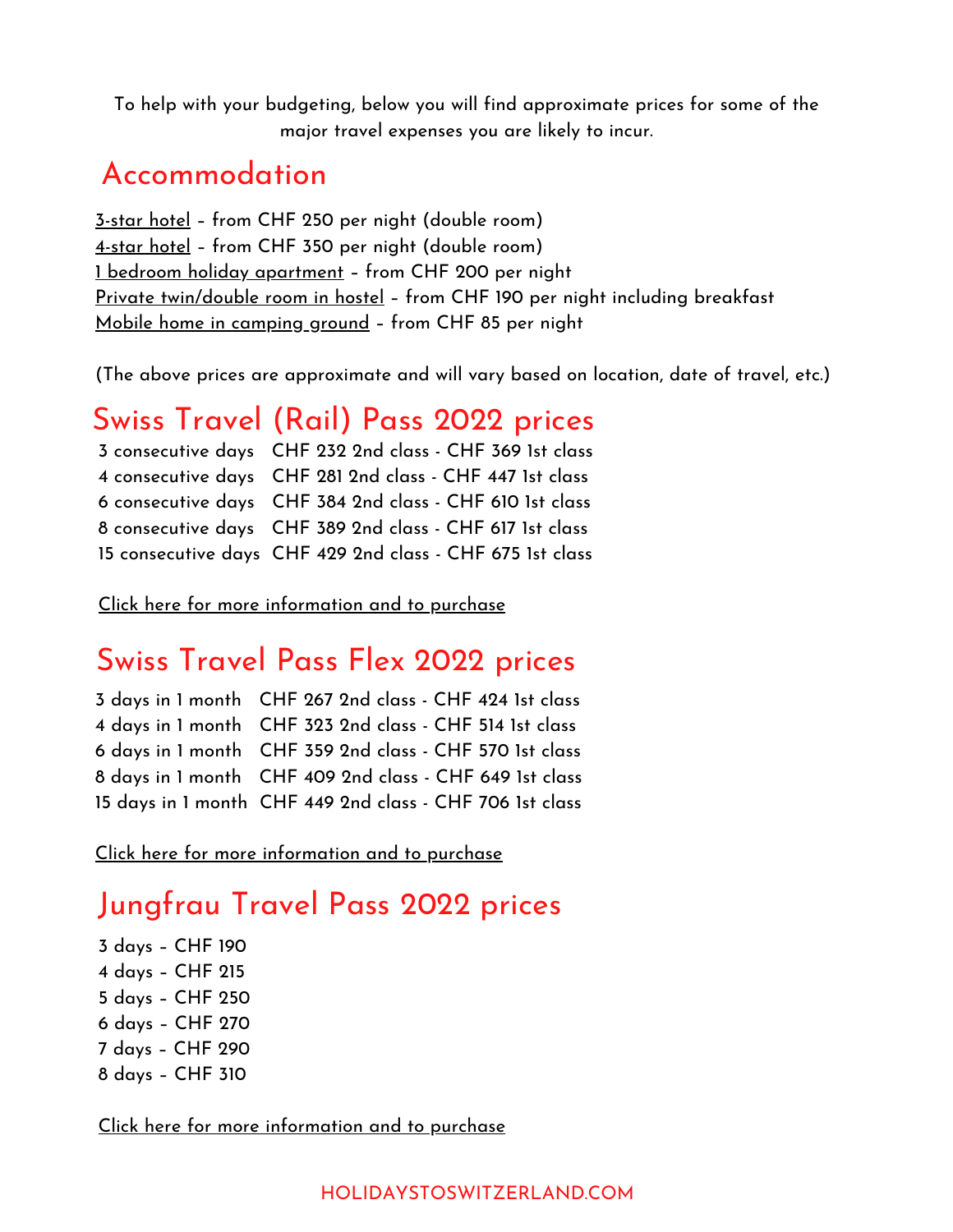# Popular mountain excursion prices

Regular adult fares shown below. Note: if you are holding a Swiss Travel Pass or Jungfrau Travel Pass, discounts may apply to the following excursion fares.

From Interlaken (click excursion name for further details):

- <u>[Jungfraujoch](https://www.getyourguide.com/interlaken-l793/interlaken-to-jungfraujoch-by-train-to-the-top-of-europe-t186585/?partner_id=9122B4J=budgetcalculator) Top of Europe</u> CHF 236 return
- [Harder](https://viator.com/tours/Interlaken/Harder-Kulm-Access/d5011-59265P1?pid=P00053775&mcid=42383&medium=link&campaign=budgetcalculator) Kulm CHF 38 return (does not operate year round)

From Stechelberg (click excursion name for further details):

• [Schilthorn](https://www.getyourguide.com/stechelberg-l1712/cable-car-roundtrip-to-schilthorn-piz-gloria-bond-world-t210861/?partner_id=9122B4J=budgetcalculator) Piz Gloria - [CHF](https://www.getyourguide.com/interlaken-l793/interlaken-to-jungfraujoch-by-train-to-the-top-of-europe-t186585/?partner_id=9122B4J) [1](https://www.getyourguide.com/interlaken-l793/interlaken-to-jungfraujoch-by-train-to-the-top-of-europe-t186585/?partner_id=9122B4J)08 [return](https://www.getyourguide.com/interlaken-l793/interlaken-to-jungfraujoch-by-train-to-the-top-of-europe-t186585/?partner_id=9122B4J)

From Zermatt (click excursion name for further details):

- [Gornergrat](https://www.getyourguide.com/zermatt-l1514/zermatt-gornergrat-bahn-cogwheel-train-ticket-t262127/?partner_id=9122B4J=budgetcalculator) from CHF 80\* [return](https://www.getyourguide.com/interlaken-l793/interlaken-to-jungfraujoch-by-train-to-the-top-of-europe-t186585/?partner_id=9122B4J)
- [Matterhorn](https://www.getyourguide.com/zermatt-l1514/zermatt-discover-the-matterhorn-glacier-paradise-t394219/?partner_id=9122B4J=budgetcalculator) Glacier Paradise from CHF 87\* [return](https://www.getyourguide.com/interlaken-l793/interlaken-to-jungfraujoch-by-train-to-the-top-of-europe-t186585/?partner_id=9122B4J)

\*Higher fares apply in peak season

From Lucerne (click excursion name for further details):

- Mt. [Titlis](https://www.getyourguide.com/lucerne-l867/from-lucerne-titlis-full-day-tour-eternal-snow-glacier-t108775/?partner_id=9122B4J=budgetcalculator) CHF 137 [return](https://www.getyourguide.com/interlaken-l793/interlaken-to-jungfraujoch-by-train-to-the-top-of-europe-t186585/?partner_id=9122B4J)
- Mt. [Rigi](https://www.getyourguide.com/lucerne-l867/classic-rigi-round-trip-from-lucerne-t43859/?partner_id=9122B4J=budgetcalculator) [CH](https://www.getyourguide.com/interlaken-l793/interlaken-to-jungfraujoch-by-train-to-the-top-of-europe-t186585/?partner_id=9122B4J)F 60 [return](https://www.getyourguide.com/interlaken-l793/interlaken-to-jungfraujoch-by-train-to-the-top-of-europe-t186585/?partner_id=9122B4J)
- Mt. [Pilatus](https://www.getyourguide.com/lucerne-l867/mt-pilatus-cable-car-cog-rail-lake-cruise-from-lucerne-t123611/?partner_id=9122B4J=budgetcalculator) CHF 127 [return](https://www.getyourguide.com/interlaken-l793/interlaken-to-jungfraujoch-by-train-to-the-top-of-europe-t186585/?partner_id=9122B4J) includes lake cruise

#### From Montreux (click excursion name for further details):

[Glacier](https://www.getyourguide.com/montreux-l32355/montreux-glacier-walk-husky-tour-t86177/?partner_id=9122B4J=budgetcalculator) 3000 – CHF 169 [return](https://www.getyourguide.com/interlaken-l793/interlaken-to-jungfraujoch-by-train-to-the-top-of-europe-t186585/?partner_id=9122B4J)

(The above prices are per adult and are current at 2 December, 2021 but are subject to change.)

Convert the above prices to your home currency at [Xe.com](https://www.xe.com/) and note the current exchange rate -

 $1$  CHF  $=$